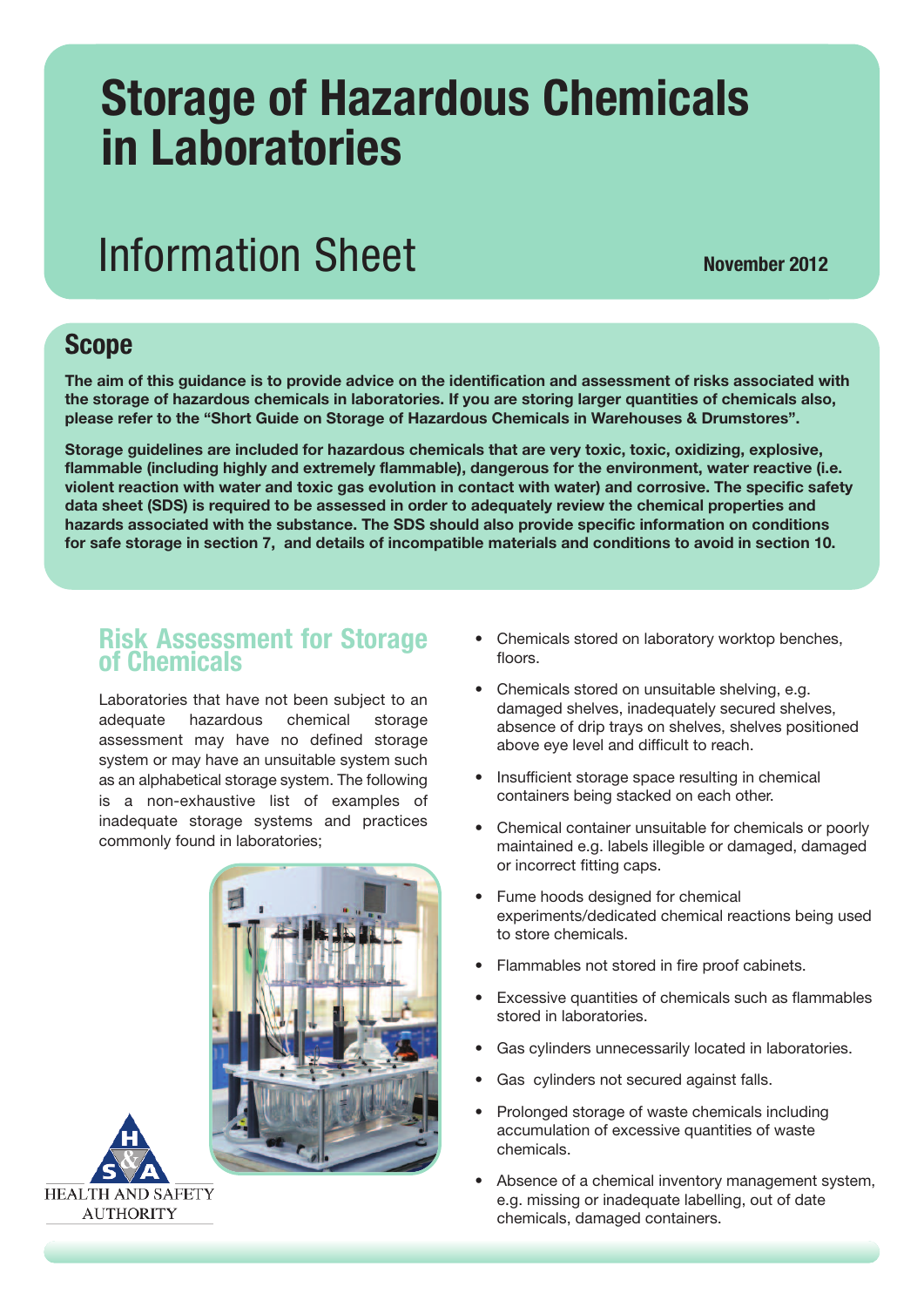An appropriate chemical inventory management system, which as a minimum includes an inventory list, would assist in monitoring laboratory chemicals on a regular basis.

Safety Data Sheets (SDS) must be readily available for all hazardous chemicals stored, and these should be referred to for advice on storage, accidental release measures and incompatibilities.

#### **Note: SDS should be supplied in accordance with REACH Regulation (EC) No. 1907/2006.**

All hazardous chemicals being stored should carry correct labelling to indicate hazards, according to CLP Regulations (EC) No. 1272/2008.

Visual inspection of the chemical and its container should be carried out on a regular basis and a procedure in place for dealing with any issues that may be identified, such as damage to the container, illegible labels, etc.

# **Segregation Scheme**

Incompatible chemicals need to be properly segregated according to the chemical hazard class ensuring that like chemicals are stored together and away from other hazard chemical groups. Segregation in this manner will greatly reduce or even eliminate accidental adverse reactions that may occur due to container breakage in the storage areas. When segregating chemicals by hazard class it is important to ensure that all the hazardous properties associated with the chemicals are identified. This information is contained in section 2 "Hazards Identification" of the safety data sheets (SDS) which the chemical supplier is obliged to provide in respect of hazardous chemicals.

When putting in place the segregation scheme it is important to identify all the hazard properties of a chemical. Many chemicals have multiple hazards and a decision must be made as to which storage location within the warehouse or drum store is the most appropriate for each individual



chemical. Normally the storage area will be determined by the more hazardous property of the chemical and having assessed the consequences in the event of an accident in the storage area. For example, if a chemical is both flammable and corrosive it would be appropriate for the chemical to be stored with other flammables. However if a chemical is both flammable and very toxic then other factors need to be considered before selecting the appropriate storage area, such as the physical properties of the chemical and the quantity being stored.

If the chemical emits very toxic gases or vapours then the chemical may need to be isolated within the flammable storage area. There will always be some chemicals that will not fit neatly in one category or another, but with a proper identification of the chemical hazards and assessment of consequences of an accident release using the information available in the SDS, most chemicals should be assigned to appropriate storage areas. In addition to the SDS there are many industry documents and guidance available on chemical hazard classes, reaction hazards and segregation policies, please see list of references at end.

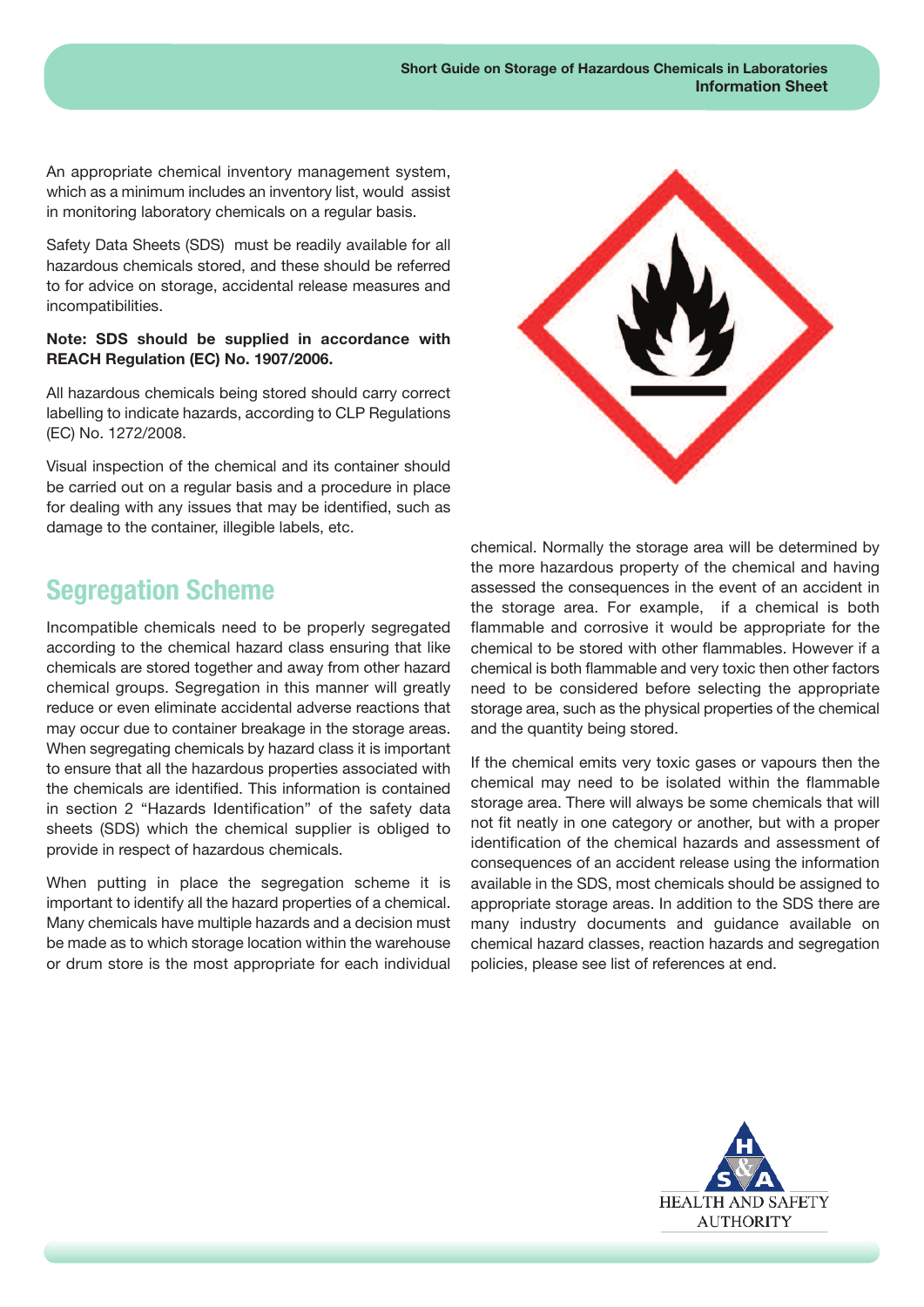#### **Storage – General Issues**

Quantities of chemicals should be kept to a minimum and any bulk quantities of individual chemicals (more than 5 litres) should be stored in dedicated external storage areas (e.g. chemical warehouse or chemical drum store). Where chemicals are transferred from large containers (e.g. 200 L drum or IBC) to smaller size laboratory containers, the user must ensure that the relevant hazard information is transferred to the smaller container.

Chemicals should not be stored on worktop benches, floors and fume hoods. The risk of containers being knocked over is greatly increased by work activities on benches and fume hoods and especially by pedestrian traffic across floors. In the event of an accidental spill on a bench there will not be a means to contain or restrict the spill from spreading. Likewise, an accidental spill of a container containing a flammable chemical in a fume hood may be ignited by heat sources being used at the time, such as Bunsen burners or non-intrinsically safe electrical equipment. Storage of chemical containers in fume hoods also negatively impacts on extraction performance. Chemicals should always be immediately returned to dedicated safe storage areas after use.

Gas cylinders, where possible, should be located in well ventilated external areas with a fixed pipe supply to the laboratory. Where the use of cylinders in the laboratory cannot be avoided, the cylinder must be properly secured to a fixed structure such as a wall or work bench. Gas detection should be provided where toxic, corrosive or flammable gases are used. In particular, the need for gas detection where inert gases are used, such as nitrogen, helium, etc., should be subject to a risk assessment to

determine if there is a risk of asphyxiation to personnel due to air displacement by the inert gas in the work area. The risk assessment also needs to take account of the potential for explosion associated with pressurised cylinders.

The practice of accumulating waste chemicals must be subject to a detailed assessment to determine the compatibility or otherwise of each of the waste chemicals and in general, waste chemicals should never be accumulated in large containers for disposal at a later date.

Where possible secondary containment such as drip trays should be used in order to minimize the spread of spillages. The use of a raised lip along the outer edge of shelves will help to prevent containers from slipping and falling. Sufficient space should be provided on shelves so as to avoid contact between containers.

## **Storage of Flammable Chemicals**

Flammable chemicals must be stored in fire safety storage cabinets which satisfy the requirements of EN 14470-1 and quantities of flammable chemicals should be kept to a minimum.

Flammable materials should never be stored in domestictype refrigerators. Only explosion-proof or specially designed flammable material refrigerators should be used for storage of these chemicals within a laboratory environment.